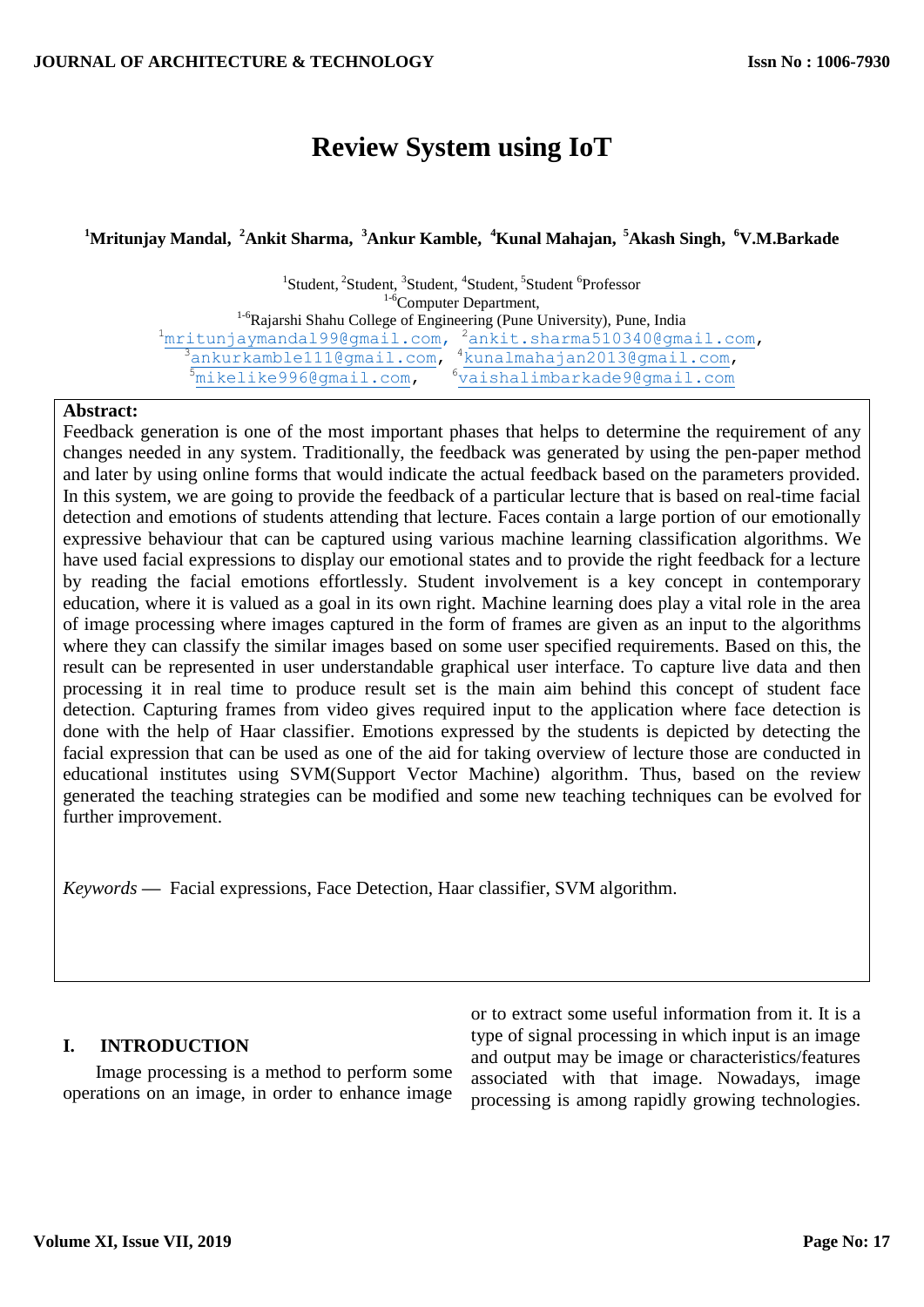#### **JOURNAL OF ARCHITECTURE & TECHNOLOGY**

It forms a core research area within engineering and computer science field that has a wide range of useful real-life applications. Usually Image Processing system includes treating images as two dimensional signals while applying already set signal processing methods to them.

#### **II. LITERATURE SURVEY**

[1] Context-Aware Local Binary Feature Learning for Face Recognition.

**Author:** Yueqi Duan, Jiwen Lu, Senior Member, IEEE, Jianjiang Feng, Member, IEEE, and Jie Zhou.

### **Description:**

In this paper, we propose a context-aware local binary feature learning (CA-LBFL) method for face recognition. Unlike existing learning-based local face descriptors such as discriminant face descriptor (DFD) and compact binary face descriptor (CBFD) which learn each feature code individually, our CA-LBFL exploits the contextual information of adjacent bits by constraining the number of shifts from different binary bits, so that more robust information can be exploited for face representation.

[2] Real-time SVM based Emotion Recognition Algorithm

Author: Wout Swinkels1, Luc Claesen1, Feng Xiao2, and Haibin Shen2.

### **Description:**

This algorithm extracts specific facial cues, in the form of displacement ratios, and interprets these cues with a cascade of SVMs. In total there are 4 different steps to achieve the emotion detection. First, the countenance is detected with an adapted Histogram of Oriented Gradients (HoG) algorithm. Subsequently, 19 feature points are derived from the facial region. The next step comprises the calculation of 12 displacement ratios based on the distance between those feature points in successive frames. Finally, the displacement ratios are used as feature vectors for a multi-class SVM in cascade with a binary SVM.

#### **III. PROPOSED SYSTEM**

 Facial emotion recognition is one of the main application of Image Processing. Emotions can be classified as fear, happiness, joy, sadness, aggressiveness are recognizable facial expressions using computer vision. Emotional expressions at face are related to the movements or positions of the muscles under the skin. In this system, we are going to implement an efficient method to create face and emotion feature database and then this will be used for face and emotion recognition of the person. For detecting face from the input image we are using Haar-Cascade face detection algorithm and to evaluate the face and emotion detection SVM classifier is used.



#### **Fig.1: Working of the proposed system**

1. Frame Extraction / Live Camera: User grabs images using live camera on the application, the application then extracts frames from the video. These frames are saved on local machine. Frames are usually in 640x480 format.

2. Pre-Processing on images: Once we get the faces, we apply the pre-processing techniques on the images like noise removal, normalization etc. a. RGB to Gray Scale Image: Convert the image into a Gray scale image by taking the average of each pixel of RGB image.

b. Image Normalization: Normalization is a process that changes the range of pixel intensity values to promote intensity distribution for the given images.